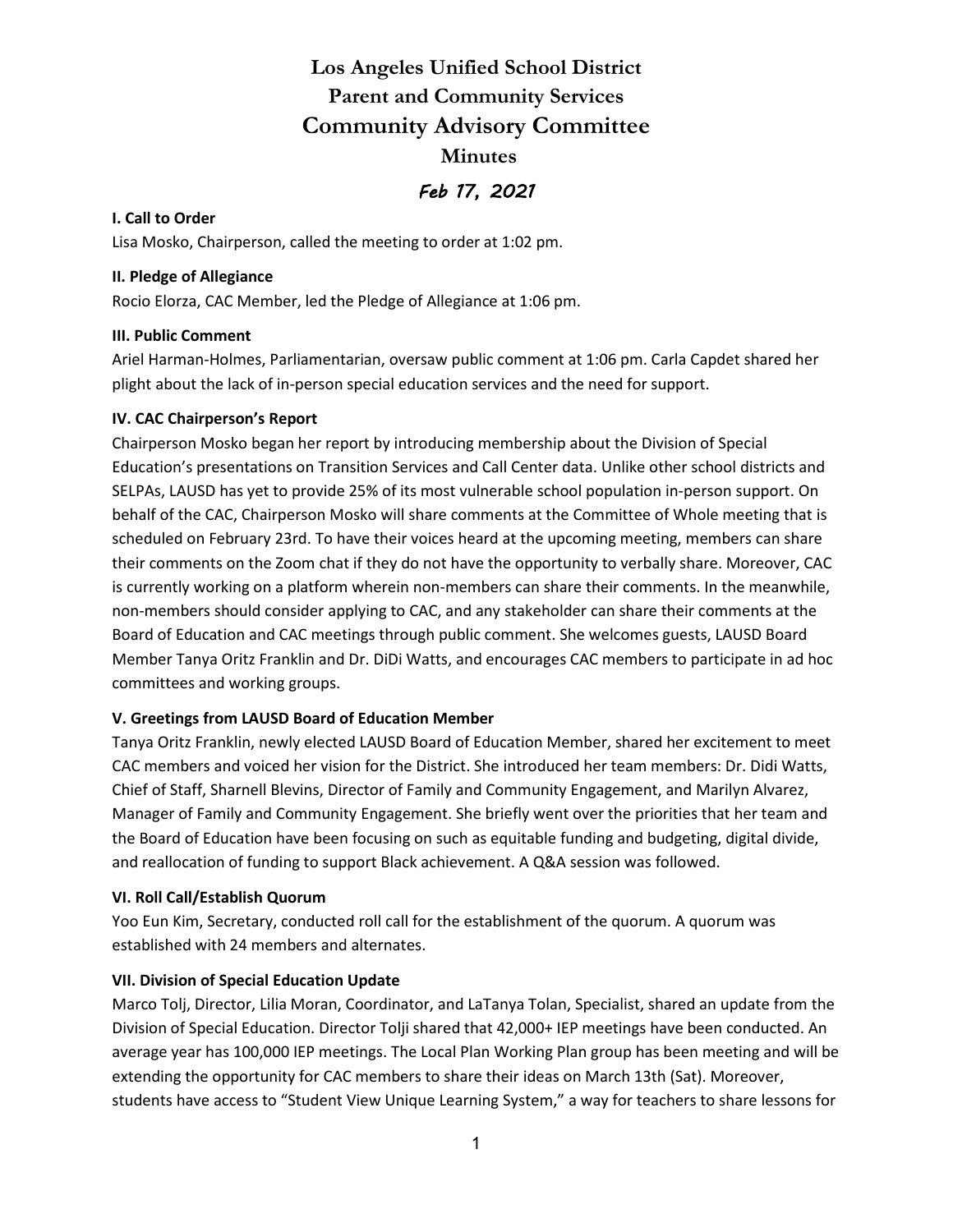# **Los Angeles Unified School District Parent and Community Services Community Advisory Committee Minutes**

### *Feb 17, 2021*

independent practice as homework or during asynchronous distance learning. He encourages family members to leverage the Family Portal on the LAUSD website and hotline numbers to receive pertinent supports. He shared SELPA information focused on the Early Childhood Technical Assistance Center (ECTA): Preschool During the Pandemic Series. A Q&A session was followed.

### **VIII. SFSS Call Center Update & Local Plan Overview**

Adrienne Boyd, Coordinator at Division of Special Education, shared the background behind the School and Family Support System to identify and address concerns. Based on the information retrieved, SFSS Call Center assigns three Call Types: Inquiry, Concern, and Complaint. Call Center staff members are well informed with the IEP process. Program Specialist becomes the main point of contact for concerns and complaints. She shared how call logs are captured and logged. All actions and communications associated with each case are logged in the Welligent Call Center including communications with parent and school and district staff members, follow ups to remedy concerns/complaints, and documentation that the parent was informed. Once a complaint is determined to be resolved, the Program Specialist notifies the parent and records the resolution action in the Welligent Call Center Module. If the case requires additional actions, it remains open until there is verification that the action was completed. If a parent's concern cannot be addressed, they are provided suggested next steps to take. SFSS Call Center also fields calls and concerns from school staff. The top five topics from 2015 to 2021 were the following: transportation (56.70%), IEP (13.66%), ESY (8.45%), Operations (7.99%), and Assessment (IDEA) (2.73%). The number of calls supported by SFSS have been declining over the years. A Q&A session was followed.

#### **IX: Division of SpEd: District Office of Transition Services**

Jacklyn Tolj, Coordinator, Joseph Lee, Specialist, Yuriko Jung, Transition Teacher Coordinator, Ann Nygren, Transition Teacher, Gino Figlio, Transition Teacher, and Adan Saucedo, Transition Teacher shared updates from the District Office of Transition Services. In LAUSD, students aged 14 and up start the transition process that involves families, school staff members, and a transition teacher. Transition teachers are assigned to every comprehensive high school site and support all LAUSD secondary sites, assessing 15-year olds with IEPs, running work based programs, inviting outside agencies to IEP meetings, and completing other duties. LAUSD works with different partners including California Department of Education. LAUSD prepares the transition process from pre-school to high school by understanding students' strengths and needs through the Transition Assessment. Individual Transition Plan (ITP) is part of the student's IEP, covering transition assessment results and activities focused on their goals.

Opportunities and resources for family members to be involved with the ITP process were shared. A preassessment tool is used to identify student needs and strengths. Resources such as Schoology and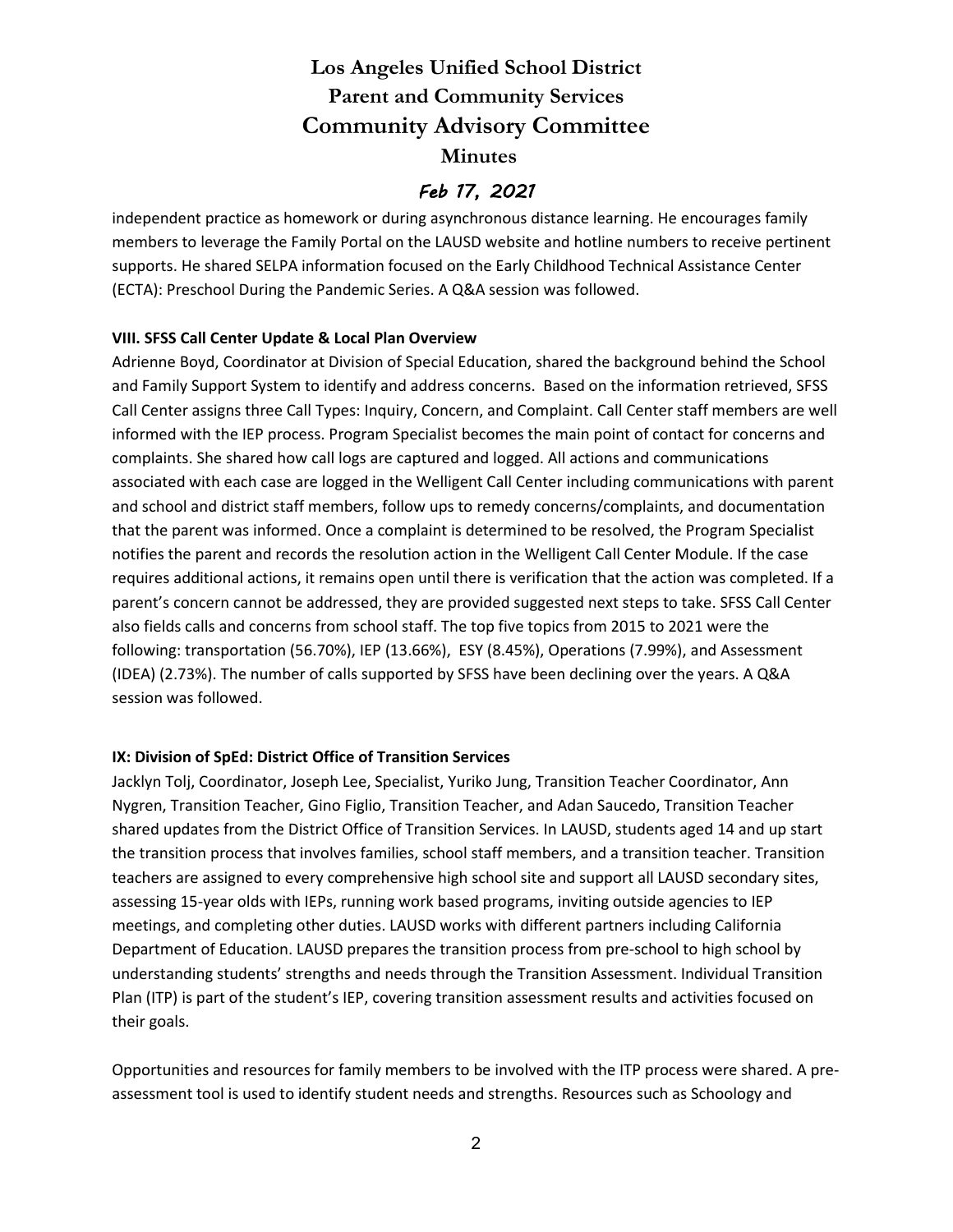# **Los Angeles Unified School District Parent and Community Services Community Advisory Committee Minutes**

### *Feb 17, 2021*

training have been provided for transition instruction. Six areas of Transition Instruction include Career Awareness, Post-Secondary Planning, Job Search and Preparation, Destination/Transportation, Life Skills/Independent Living, and Transition & Self Advocacy. Work based learning and opportunities consist of three programs: Transition Partnership Program, WorkAbility1, and We Can Work.

During the pandemic, remote opportunities through AC Green eSports Academy, Sierra Plumbing Co, and I&I Sports have been offered. Transition Partnership Program (TPP) is a collaboration between LAUSD and California Department of Rehabilitation to provide additional support from staff with smaller caseloads, continuous case management and services until graduation, and opportunities for student work based learning experiences. Supported by TPP Vocation and Transition Assistants and Navigators, DOR services include job exploration, work based learning experiences, postsecondary counseling, workplace readiness training, and self-advocacy training. Benefits of participating include funding for technology. Individuals interested in participating should reach out to a Transition Teacher. LAUSD wants CAC members to be involved with the Local Partnership Agreement.

### **X. Action Item - Approval of January 27, 2021 Minutes**

CAC Officer Mayra Zamora moved to accept the January minutes with any corrections, additions, and deletions necessary to address minor grammatical and clerical errors. CAC Officer John Perron seconded the motion. The motion passed with 20 "yes" votes.

### **XI. Parent and Community Services Update**

Antonio Plascencia, Jr., Director, Office of Parent and Community Services, recognized the challenges that students and family members have been facing, and extended gratitude and appreciation to the collective efforts of the CAC members. He announced the beginning of the budget planning process and encouraged CAC members to ask school staff what they are prioritizing during the budgeting process. Dir. Plascencia reminded members that LAUSD has been offering monthly sessions including those focused on data and socioemotional support. A calendar that provides an overview of upcoming meetings was shared.

#### **XII. Action Item - New Business**

Carl Peterson, CAC Member, shared a resolution to reinstate the Special Education committee. CAC Member Peterson moved that the CAC Chairperson send a letter to the Board of Education requesting that the LAUSD School Board reinstate the Special Education Committee. John Perron seconded the motion. A discussion was followed. The motion passed with 18 "yes" votes and 1 "abstain" vote.

### **XIII. New Business for Possible Action at Future Meetings**